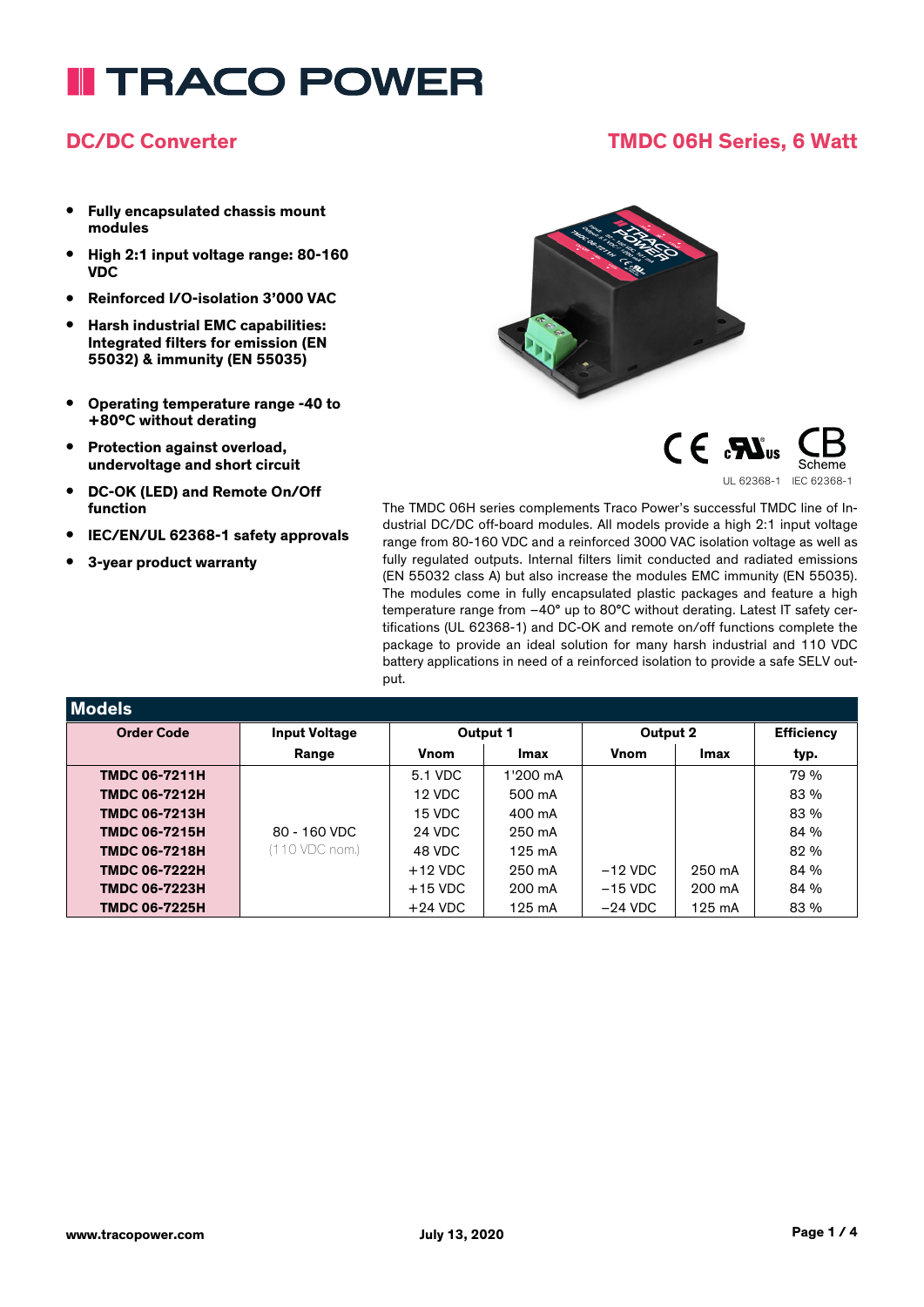# **II TRACO POWER**

| <b>Input Specifications</b> |                |                                                                                |
|-----------------------------|----------------|--------------------------------------------------------------------------------|
| Input Current               | - At no load   | 8 mA typ.                                                                      |
|                             | - At full load | 66 mA typ.                                                                     |
| Surge Voltage               |                | <b>170 VDC max.</b> (1 s max.)                                                 |
| Under Voltage Lockout       |                | 69 VDC min. / 74 VDC typ.                                                      |
| Recommended Input Fuse      |                | $1'250$ mA (slow blow)                                                         |
|                             |                | (The need of an external fuse has to be assessed<br>in the final application.) |
| Input Filter                |                | Internal Pi-Type                                                               |

## **Output Specifications**

| Output op <del>c</del> emeations |                                  |                                          |                                            |
|----------------------------------|----------------------------------|------------------------------------------|--------------------------------------------|
| <b>Voltage Set Accuracy</b>      |                                  |                                          | $\pm 2\%$ max.                             |
| Regulation                       | - Input Variation (Vmin - Vmax)  | single output models: 0.5% max.          |                                            |
|                                  |                                  | dual output models: 0.5% max.            |                                            |
|                                  | - Load Variation ( $0 - 100\%$ ) | single output models: 0.5% max.          |                                            |
|                                  |                                  |                                          | dual output models: 0.5% max. (Output 1)   |
|                                  |                                  |                                          | $0.5\%$ max. (Output 2)                    |
|                                  | - Voltage Balance                | dual output models: 2% max.              |                                            |
|                                  | (symmetrical load)               |                                          |                                            |
|                                  | - Cross Regulation               | dual output models: 5% max.              |                                            |
|                                  | (25% / 100% asym. load)          |                                          |                                            |
| Ripple and Noise                 | - single output                  | 5.1 Vout models: 75 mVp-p typ.           |                                            |
| (20 MHz Bandwidth)               |                                  | 12 Vout models: 75 mVp-p typ.            |                                            |
|                                  |                                  | 15 Vout models: 75 mVp-p typ.            |                                            |
|                                  |                                  |                                          | 24 Vout models: 180 mVp-p typ.             |
|                                  |                                  |                                          | 48 Vout models: 180 mVp-p typ.             |
|                                  | - dual output                    | 12 / -12 Vout models: 75 / 75 mVp-p typ. |                                            |
|                                  |                                  | 15 / -15 Vout models: 75 / 75 mVp-p typ. |                                            |
|                                  |                                  |                                          | 24 / -24 Vout models: 180 / 180 mVp-p typ. |
| Capacitive Load                  | - single output                  | 5.1 Vout models: 680 µF max.             |                                            |
|                                  |                                  | 12 Vout models: 330 µF max.              |                                            |
|                                  |                                  | 15 Vout models: 330 µF max.              |                                            |
|                                  |                                  | 24 Vout models: 150 µF max.              |                                            |
|                                  |                                  | 48 Vout models: 68 µF max.               |                                            |
|                                  | - dual output                    | 12 / -12 Vout models: 150 / 150 µF max.  |                                            |
|                                  |                                  | 15 / -15 Vout models: 150 / 150 µF max.  |                                            |
|                                  |                                  | 24 / -24 Vout models: 68 / 68 µF max.    |                                            |
| Minimum Load                     |                                  |                                          | Not required                               |
| Temperature Coefficient          |                                  |                                          | $\pm 0.02$ %/K max.                        |
| Start-up Time                    |                                  |                                          | 30 ms typ. / 60 ms max.                    |
| <b>Short Circuit Protection</b>  |                                  |                                          | Continuous, Automatic recovery             |
| <b>Output Current Limitation</b> |                                  |                                          | 120 - 180% of lout max.                    |
|                                  |                                  |                                          | 150% typ. of lout max.                     |
| <b>Transient Response</b>        | - Response Deviation             |                                          | 5% max. (75% to 100% Load Step)            |
|                                  | - Response Time                  |                                          | 500 µs max. (75% to 100% Load Step)        |
|                                  |                                  |                                          |                                            |
| <b>Safety Specifications</b>     |                                  |                                          |                                            |
|                                  |                                  |                                          |                                            |

| <b>Salety Opeenheations</b> |                             |                                     |
|-----------------------------|-----------------------------|-------------------------------------|
| <b>Safety Standards</b>     | - IT / Multimedia Equipment | EN 62368-1                          |
|                             |                             | IEC 62368-1                         |
|                             |                             | UL 62368-1                          |
|                             | - Certification Documents   | www.tracopower.com/overview/tmdc06h |
| <b>Pollution Degree</b>     |                             | PD <sub>3</sub>                     |

All specifications valid at nominal voltage, full load and +25°C after warm-up time unless otherwise stated.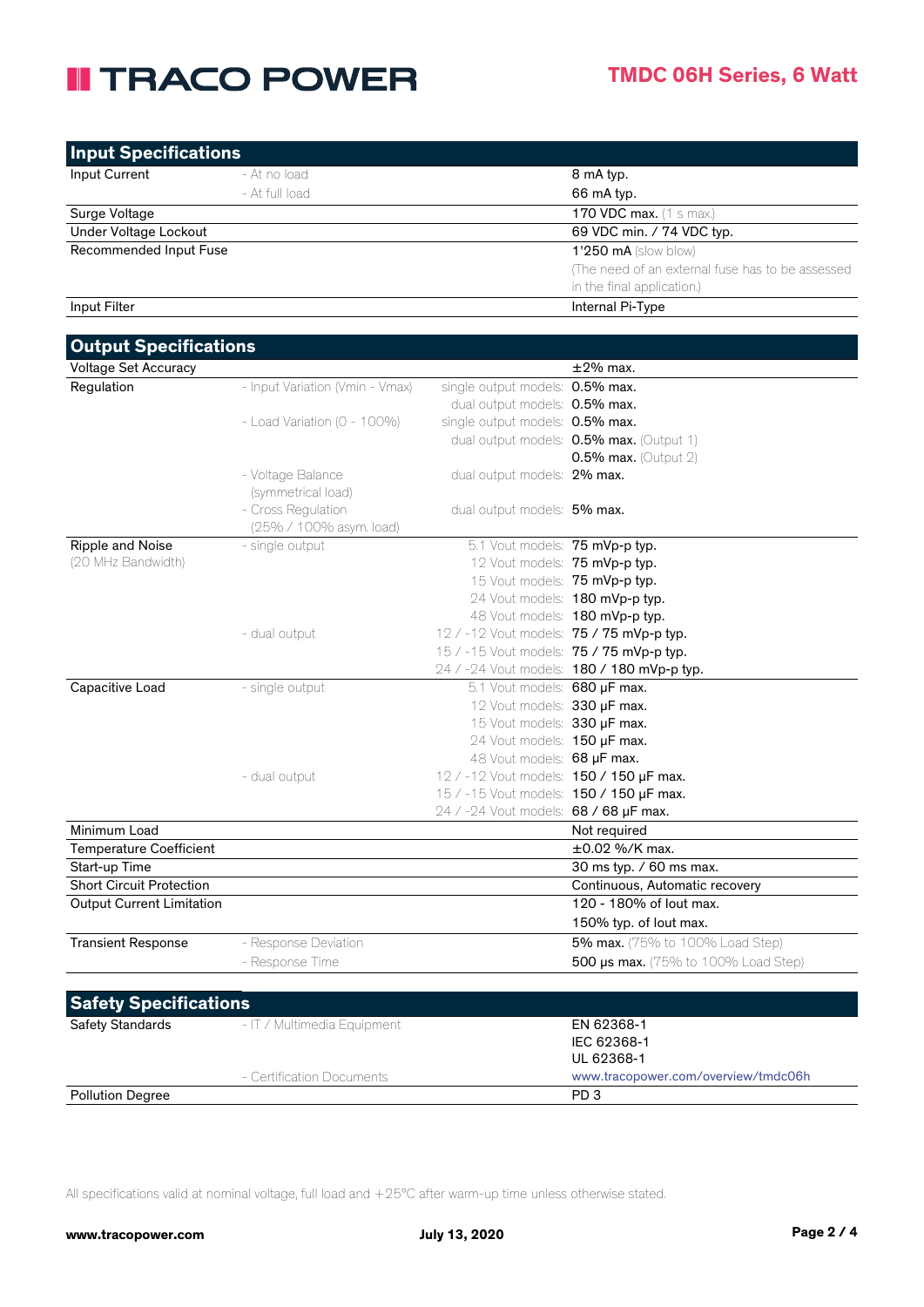# **II TRACO POWER**

| <b>EMC Specifications</b> |                             |                                                        |
|---------------------------|-----------------------------|--------------------------------------------------------|
| <b>EMI Emissions</b>      | - Conducted Emissions       | <b>EN 55032 class A (internal filter)</b>              |
|                           |                             | FCC Part 15 class A (internal filter)                  |
|                           | - Radiated Emissions        | <b>EN 55032 class A (internal filter)</b>              |
|                           |                             | <b>FCC Part 15 class A</b> (internal filter)           |
| <b>EMS Immunity</b>       |                             | <b>EN 55035 (Multimedia)</b>                           |
|                           | - Electrostatic Discharge   | Air: EN 61000-4-2, ±8 kV, perf. criteria A             |
|                           |                             | Contact: EN 61000-4-2, ±6 kV, perf. criteria A         |
|                           | - RF Electromagnetic Field  | EN 61000-4-3, 10 V/m, perf. criteria A                 |
|                           | - EFT (Burst) / Surge       | EN 61000-4-4, ±2 kV, perf. criteria A                  |
|                           |                             | EN 61000-4-5, $\pm$ 2 kV, perf. criteria A             |
|                           | - Conducted RF Disturbances | EN 61000-4-6, 10 Vrms, perf. criteria A                |
|                           | - PF Magnetic Field         | EN 61000-4-8, 100 A/m, perf. criteria A<br>Continuous: |

| <b>Relative Humidity</b>         |                                 | 95% max. (non condensing)                     |
|----------------------------------|---------------------------------|-----------------------------------------------|
| <b>Temperature Ranges</b>        | - Operating Temperature         | $-40^{\circ}$ C to $+93^{\circ}$ C            |
|                                  | - Case Temperature              | $+105^{\circ}$ C max.                         |
|                                  | - Storage Temperature           | $-50^{\circ}$ C to $+125^{\circ}$ C           |
| Power Derating                   | - High Temperature              | 4 %/K above 80°C                              |
| Cooling System                   |                                 | Natural convection (20 LFM)                   |
| <b>Remote Control</b>            | - Voltage Controlled Remote     | On: 3.5 to 12 VDC or open circuit             |
|                                  |                                 | Off: 0 to 1.2 VDC or short circuit            |
|                                  |                                 | Refers to 'Remote' and '-Vin' Pin             |
|                                  | - Off Idle Input Current        | $2.5$ mA typ.                                 |
|                                  | - Remote Pin Input Current      | $-0.5$ to 0.5 mA                              |
| <b>Altitude During Operation</b> |                                 | 5'000 m max.                                  |
| <b>Switching Frequency</b>       |                                 | 220 - 280 kHz (PWM)                           |
|                                  |                                 | 250 kHz typ. (PWM)                            |
| Insulation System                |                                 | Reinforced Insulation                         |
| Working Voltage (rated)          |                                 | 1'000 VAC                                     |
| <b>Isolation Test Voltage</b>    | - Input to Output, 60 s         | 3'000 VAC                                     |
| <b>Isolation Resistance</b>      | - Input to Output, 500 VDC      | 1'000 MΩ min.                                 |
| <b>Isolation Capacitance</b>     | - Input to Output, 100 kHz, 1 V | 2'200 pF typ.                                 |
| Reliability                      | - Calculated MTBF               | 4'163'000 h (MIL-HDBK-217F, ground benign)    |
| <b>Housing Material</b>          |                                 | Plastic resin (UL 94 V-0 rated)               |
| <b>Connection Type</b>           |                                 | <b>Screw Terminal</b>                         |
| Weight                           |                                 | 48 <sub>q</sub>                               |
| <b>Environmental Compliance</b>  | - Reach                         | www.tracopower.com/info/reach-declaration.pdf |
|                                  | $-$ RoHS                        | www.tracopower.com/info/rohs-declaration.pdf  |

## **Supporting Documents**

Overview Link (for additional Documents) www.tracopower.com/overview/tmdc06h

All specifications valid at nominal voltage, full load and +25°C after warm-up time unless otherwise stated.